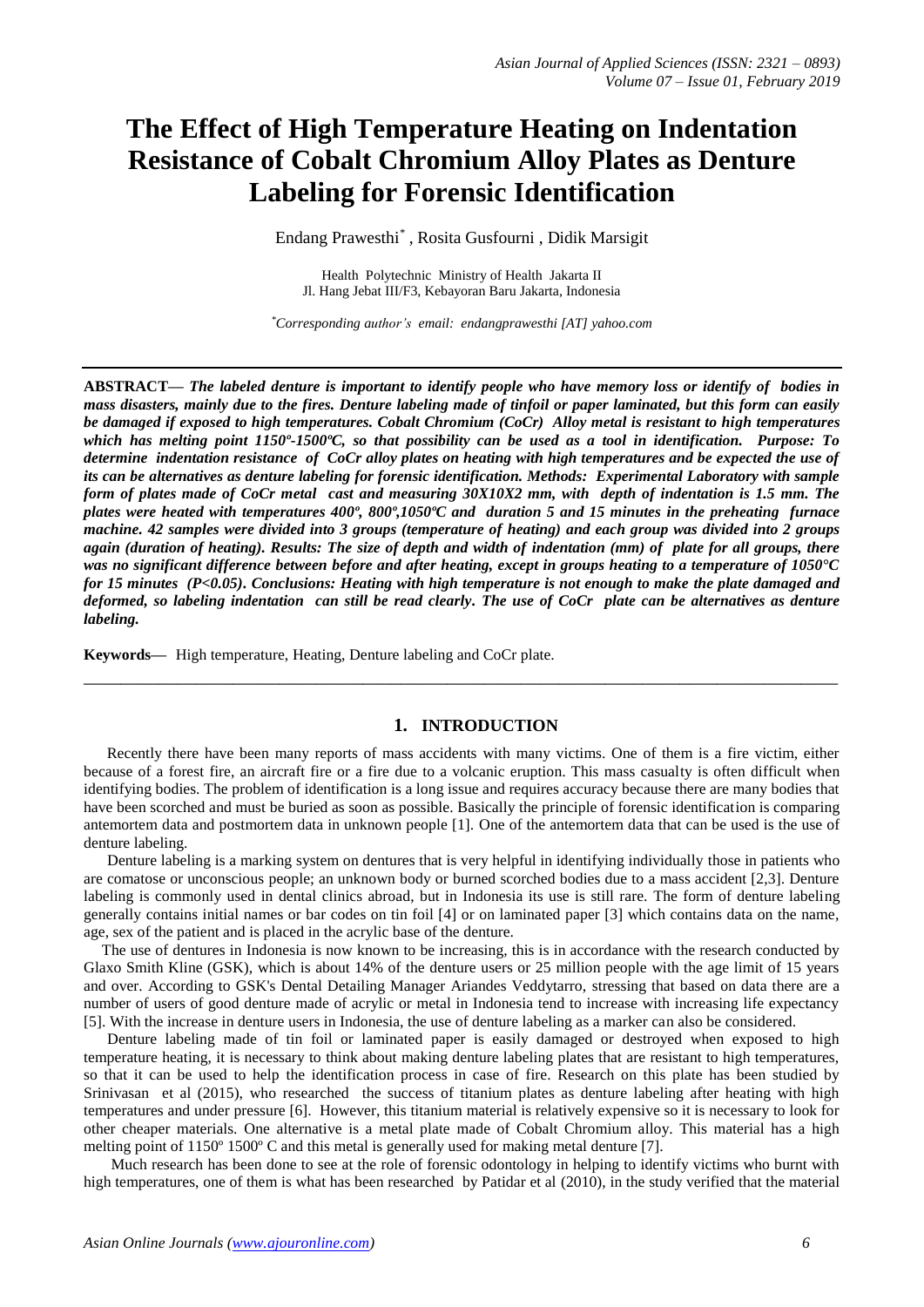and composition in a dental restoration (gold, amalgam, silicate and metal porcelain) can resistant without damage to the heating at a temperature of 1050º C for 15 minutes [8].

 This research aims to determine the indentation resistance of Cobalt Chromium metal plate as a denture labeling to heating at high temperatures, so that in the end it can be useful to be used as a tool in identifying fire victims in the field of forensic dentistry.

## **2. RESEARCH METHOD**

This type of research is an experimental laboratory. Specimens in the form of plates made of cast metal from Cobalt Chromium alloy materials, measuring 30 x 10 x 2 mm with a depth of labeling indentation 1.5 mm. The number of research samples was 42 specimens consisting of 3 groups with each group consisting of 14 samples and heated at different temperatures (group A with a temperature of 400ºC; group B with a temperature of 800ºC; group C with a temperature of 1050ºC). Then each group was divided into 2 groups, each group consisting of 7 samples heated for 5 minutes and 15 minutes.

The CoCr alloy plate samples were fabricated using a wax pattern and made indentation from a metal stamp pad, after burning out wax then the mold was casted with molten metal using an induction casting machine. All CoCr alloy plate samples before the heating process were first collected by measuring the depth and width of the labeling indentation using a Digital caliper millimeter with a precision of 0.02 mm. Then, each sample group (A, B and C) is heated in a Preheating oven furnace according to the temperature of the treatment. After that the samples are cleaned with an Ultrasonic Cleaner "Cole-Parmer 8891" for 5 minutes, then dried with an air spray. After that, data retrieval again by measuring the depth and width of the labeling indentation of the Cobalt Chromium plates.



 **Figure 1:** Schematics and Labeled Sample Plates

#### **3. RESULT**

To know the average size of depth and width of the indentation (mm) of CoCr Alloy plates in all groups (A, B and C) which were heated for 5 minutes and 15 minutes, it can be seen in the graph below.



**Figure graph 1:** Average Depth of CoCr Alloy Plate.

 The Results in the graph 1 can be seen that in group A, the average size of the depth of indentation (mm) of the CoCr Alloy plate before and after heating for 5 minutes showed no difference and at 15 minutes heating there was an increase in the size of the depth (mm) although the value was small. Group B, in the heating group for 5 minutes there was a decrease and in the heating group for 15 minutes there was an increase even though the values of both were not too large. Whereas in group C, it was seen that in the 5 minute heating group and 15 minute heating there was a decrease in the size of the depth of the indentation .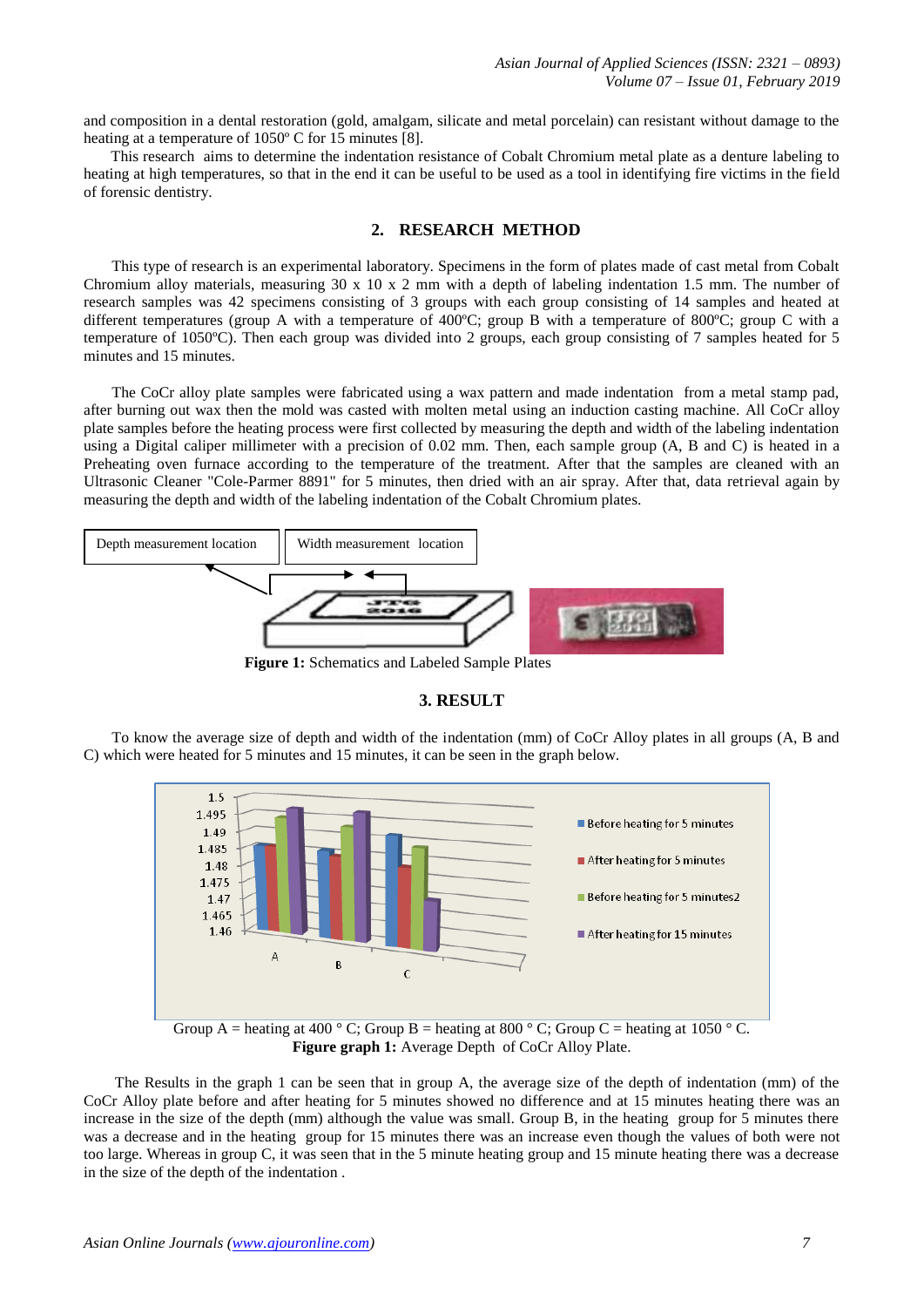*Asian Journal of Applied Sciences (ISSN: 2321 – 0893) Volume 07 – Issue 01, February 2019*



heating at 400 ° C; Group B = heating at 800 ° C; Group C = heating at 1050 ° C. **Figure graph 2:** Average Width of CoCr Alloy Plate

 The results in graph 2 can be seen that in group A, the average size of width of the indentation (mm) of the CoCr Alloy plates before and after heating for 5 minutes showed no difference and in the heating group for 15 minutes there was a decrease even though the difference was not large. Group B, in the heating group for 5 minutes also showed no difference size, but in the heating group for 15 minutes there was a decrease even though the difference was not too large. Whereas in group C, the heating group for 5 minutes and heating for 15 minutes there was an increase.

The results of bivariate analysis (Paired T-test with significance value  $p \le 0.05$ ) showed that the depth and width of the indentation (mm) between before and after heating for 5 minutes in all groups (A, B and C) showed no significant difference, because  $p > 0.05$ . the analysis of the depth and width of the indentation (mm) of Co Cr Alloy plate between before and after heating for 15 minutes in groups A and B showed no significant difference, because  $p > 0.05$ . Whereas, in group C showed a significant difference, because  $p \le 0.05$  ( depth  $p=0.008$ ; width  $p=0.002$ ).

 The results of significance of the size in depth and width of the CoCr Alloy plate in groups A, B and C between the heating groups for 5 minutes and 15 minutes were analyzed by the T-Test with a significance value of  $p$  <0.05, and the results showed that in group A and B at both the depth and width of the indentation, between 5 and 15 minutes heating did not show a significant difference ( $p$  > 0.05), whereas in group C there was a significant difference, because  $p$  <0.05.

The results of Multivariate analysis (One way Anova-test with significance value  $p \le 0.05$ ) showed that the significance (p) of the heating group for 15 minutes showed that between groups A and B, both at the depth and width measurements of the Co Cr Alloy plate indentation there was no significant difference, because p> 0.05. That the significance (p) of the heating group for 15 minutes showed that between groups A and B, both at the depth and width measurements of the Co Cr Alloy plate indentation there was no significant difference, because  $p > 0.05$ . Whereas, between groups B and C (depth p=0.027; width p=0.002), also between groups A and C (depth p=0.027; width p=0.000) both at the size of the depth and width of the indentation of the Co Cr Alloy plate it was found that there were significant differences, because p <0.05.

#### **4. DISCUSSION**

 In this research there were significant differences in almost all temperature groups and duration of heating groups (except group C with duration for 15 minutes. this shows that high temperature heating (400 ° C, 800 ° C and 1050 ° C) in Co Cr Alloy plate samples is not enough to make the plate damaged or deformed, the surface of the plates are still intact even though the color is different. The Color changes begin to occur at 800 ° C where the plates look slightly dark, whereas at heating 1050 ° C (group C) the plate surfaces turn scorched, even though indentation can still be read clearly. There were no significant differences in all of the research groups in accordance with previous studies researched by Patidar KA et al (2010), which explained that there was no damage to some dental restorations including metal dentures with heating to a temperature of 1050 ° C for 15 minutes [8]. Other studies, such as those researched by Bagdey et al (2014) explained that teeth and tooth restorations remained intact and resistant to high temperatures [9]. Srinivasan et al(2015) also examined denture labeling made of titanium plates heated and pressure, the result was no loss of indentation when heated to 1,500 ° C overnight, but only residue remained under pressure of 200 kg / cm [6].

The results of the research for group C which was heated at 1050  $\degree$  C for 15 minutes there were significant differences between before and after heating, both depth ( $p = 0.008$ ) and width of indentation ( $p = 0.002$ ). This is probably due to the expansion factor caused by high temperature heating. Expansion of substances is an event of changes in the geometry of an object due to the influence of heat. This change in geometry can include increasing length, width, and volume and expansion according to the laws of physics is directly proportional to the increase in temperature [10].

At 400 ° C, 800 ° C and 1050 ° C, heating for 5 minutes showed no difference before and after heating at the depth and width measurements of the injury, although the plate has been heated with high temperatures, this is probably due to the expansion coefficient of CoCr alloy metal is quite low. The low expansion coefficient of alloy is due to the presence of Molybdenum (Mo) as an Alloy minor and serves to reduce the expansion coefficient of an alloy, so that the change in